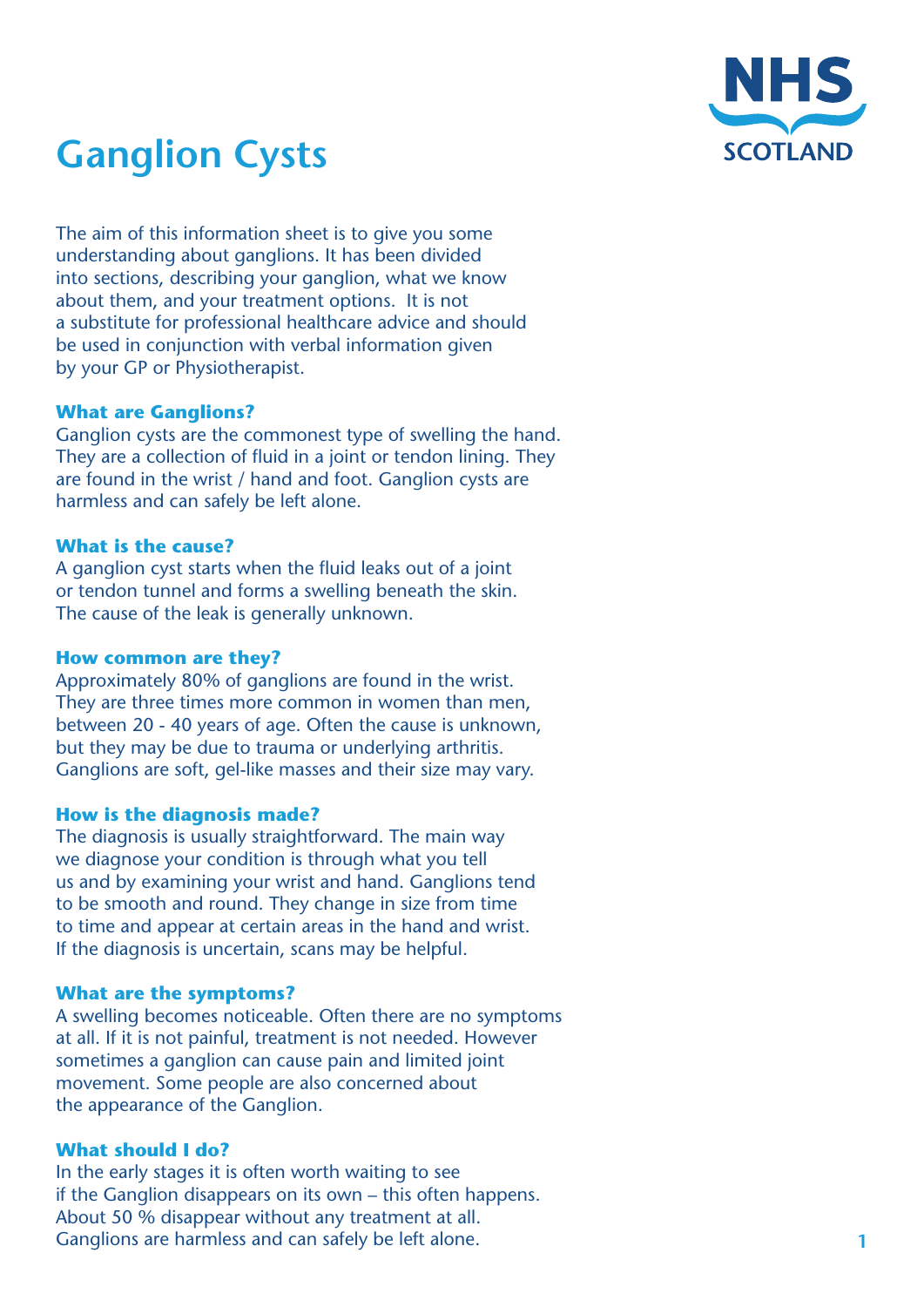

# **What if I don't get better?**

If, after six months, the ganglion has not gone down in size you may be referred for further help and possible surgery. Surgery is considered if the ganglion causes significant pain or restriction to function. However, there is a chance that ganglions will come back even after surgery.

## **Medication**

Many people use medication to help them remain active and to cope with their pain and symptoms. It is recommended you take any medication as prescribed.

#### **Work**

It is usually recommended that you try to stay at work, or get back to work as soon as possible. You do not need to be pain or symptom free to return to work. Research has shown the longer you are off work the less likely it is that you return.

### **About the surgery**

Ganglion cyst at the back of the wrist: Typically occurs in young adults and often disappears without treatment. Draining it can reduce the swelling but it often returns. The risk of it coming back even after surgery is around 10%. Problems after surgery include persistent pain, loss of wrist movement, and painful trapping of nerve branches in the scar.

Ganglion cyst at the front of the wrist: May occur in young adults, but also seen in older people with arthritis. Draining it may be useful, but the cyst is often close to the artery at the wrist (where you can feel the pulse) so this may be dangerous. The risk of it coming back again after surgery is around 30%- 40%. Problems after surgery include persistent pain, loss of wrist movement and trapping of nerve branches in the scar. For these reasons, many surgeons advise against operation for these cysts.

Ganglion cyst at the base of the finger (Flexor tendon sheath): Usually occurs in young adults. It feels like a dried pea at the base of the finger. There may be pain when gripping. The risk of it coming back again after surgery is small. However, persistent pain, loss of finger movement and painful trapping of nerve branches in the scar can be a problem after an operation.